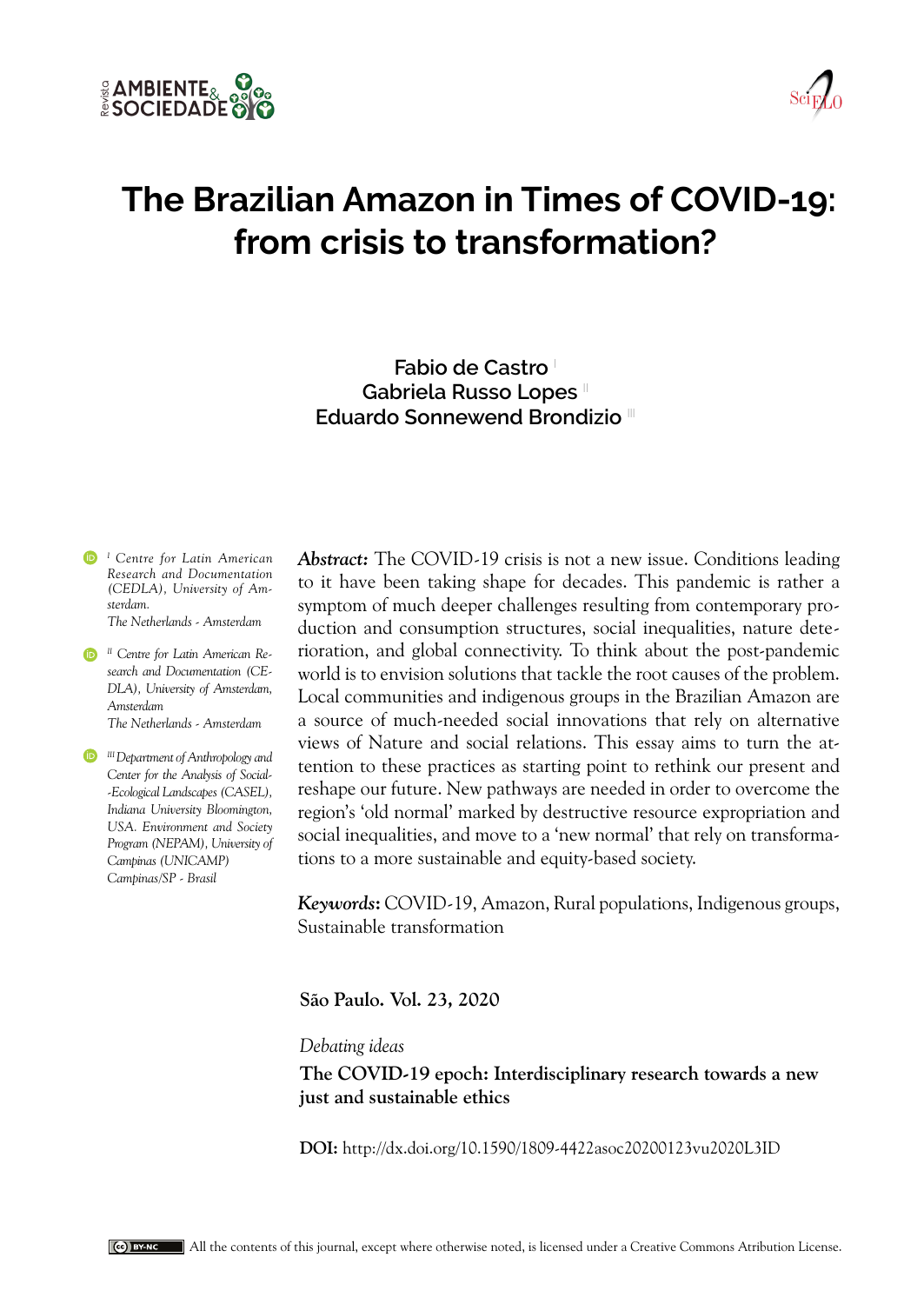#### **Introduction**

When the COVID-19 outbreak in China was first reported in late December 2019, no one could imagine its global impact (WHO, 2020a). The virus spread rapidly worldwide, triggering disruptions in social, economic and political structures, and exposing latent geopolitical tensions. Discussions and proposals around herd immunization revealed how human lives can be reduced to currency by capitalist logics (HARVEY, 2020). Data manipulation, fake news and *infodemics* (WHO, 2020b) showed how science can be overridden by vested interests (BRENNEN et al., 2020). Social distancing measures exposed the dilemma between individual freedom, family needs and collective solidarity faced by citizens (NAY, 2020). Ultimately, this pandemic reminded us that our relation with Nature and with each other has crossed the line of sustainability, safety, and justice (IPBES, 2019; DIAZ et al., 2020).

This pandemic is not a new process (VANWAMBEKE et al., 2019). Like almost all recent emerging infectious diseases, the evidences to date indicate that the corona virus is zoonotic in origin, transmitted from animal to human, particularly evident in frontier areas where wildlife is impacted by depleted natural habitats. It exposes the interconnectivity between humans and its surrounding environment (DI MARCO et al., 2020). Human-led interventions on nature such as deforestation, environmental degradation, food and water contamination, animal husbandry practices and wildlife commercialization, increase the risks of interspecies cross-contamination.

The current global crisis, however, goes beyond factors driving the emergence of this pandemic. It reminds us that we are interdependent societies and challenged to respond collectively and timely to global threats. The social and economic outcomes of the COVID-19 crisis have been one of the most damaging in this century. According to WHO (2020a), it has hit 216 countries, infected over 5.2 million people, and caused over 340 thousand fatalities to date, and continues to grow. These figures are underestimated as many cases go unreported. This invisible enemy proves that military power and high technologies are not enough to ensure a country's safety; rather science and proper leadership, provision of public goods, collective action, international cooperation, and widespread solidarity are the most effective weapons for this war. The message is clear: a major societal transformation towards socially just sustainability is needed, one that addresses our current relation with Nature and with ourselves.

In this essay, we discuss the challenges and opportunities brought about by the COVID-19 crisis and ensuing responses. We focus on the Brazilian Amazon, a megabiologically and culturally diverse region where environmental depletion is fast-paced and social inequalities are high. The region faces a three-fold challenge in this crisis: preventing the virus to spread among densely populated urban areas marked by socioeconomic insecurity and deplorable sanitary conditions; rural populations living in 'health service deserts' with limited communication and mobility to already collapsing urban health services; and indigenous populations with equally limited support and immunologically vulnerable (PARRY et al., 2018). The latter two have been particularly invisible in this debate. After a brief presentation of the national political context, we discuss the potential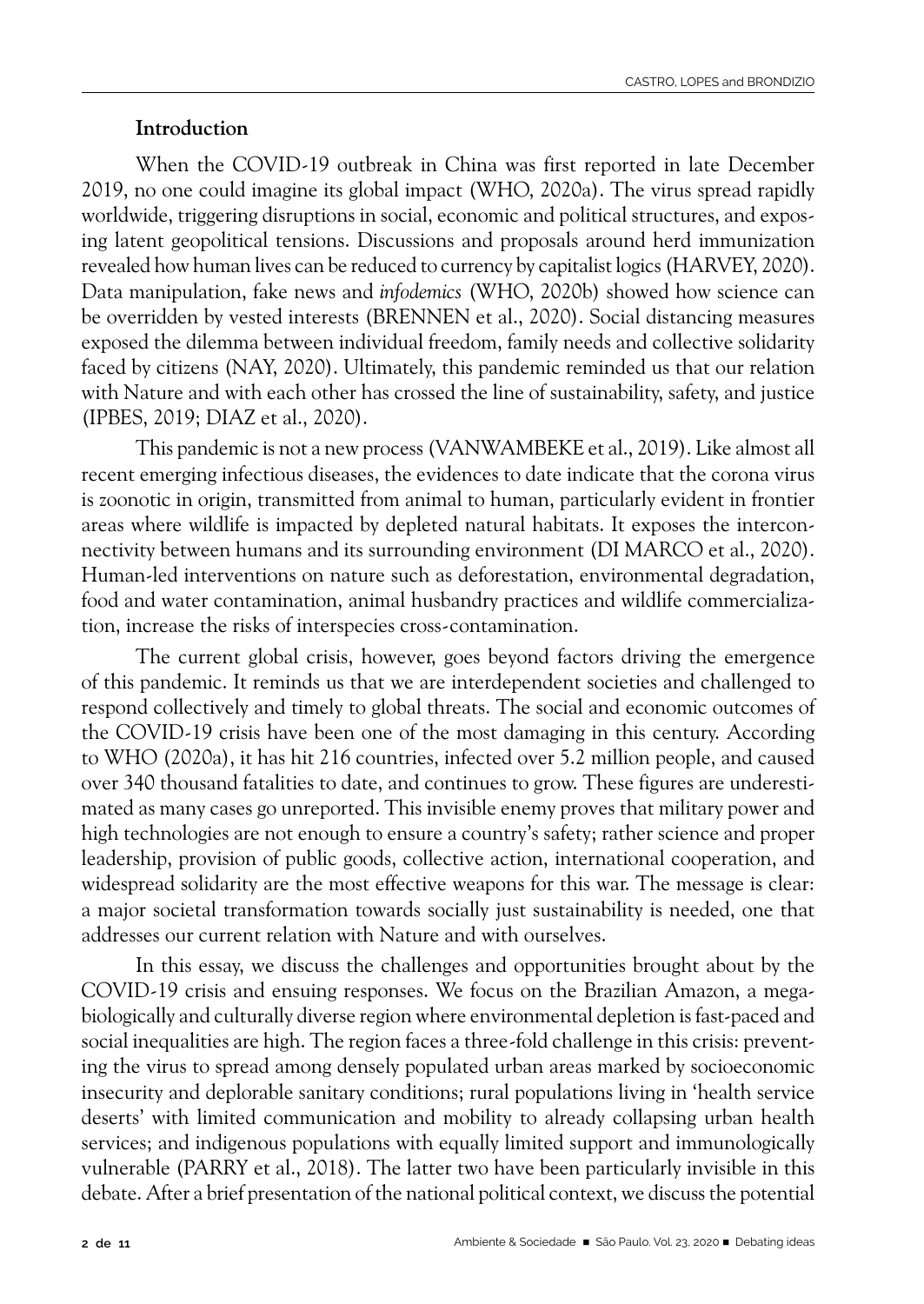roles that Amazonian marginalized rural and Indigenous populations play, highlighting a range of innovative activities, mostly invisible, which can help build pathways to a 'new normal' that reconcile production, conservation and social justice. We conclude by underlining the transformative opportunities for the region in a post-pandemic world.

# **Political Context of COVID-19 in Brazil**

The first case of COVID-19 in Brazil was announced in late January 2020 and<sup>1</sup>, ever since, the number of infections soared, reaching one of the highest rates in the world (BHATIA et al., 2020). Brazil is now becoming an epicenter of the COVID-19 pandemic (MELLAN et al., 2020). In 23 May the country moved to the second position in number of infections worldwide (WHO, 2020a), and the overall number of deaths exceeding 22 thousand.

This 'tragedy foretold' results from a combination of complete disdain and mockery from the national government with a highly vulnerable context of the urban and rural poor. Bolsonaro, who referred to the COVID-19 a 'minor flu'2 and reacted to the rising death toll with a 'so what? people die'<sup>3</sup>, not only rejected advices from renowned scientists but himself became the main hurdle to fight this crisis (AJZENMAN et al., 2020). The president fired two Health Ministers in less than a month for following the WHO guidelines, clashed with state governors who implemented state-level lockdowns, incited his supporters to public gatherings and protests in front of hospitals, and vilify national institutions such as the Congress and the Supreme Court for positioning against his herd immunization strategy.

Although COVID-19 emerged among the middle-class population who travelled to Europe during the summer vacation, it spread quickly among Brazil's densely populated poor neighborhoods. Residents in these areas cannot afford to follow lockdowns, as they depend on informal jobs for their livelihoods while the financial support from the government remain insufficient and ineffective. They rely on long commuting in packed public transportation and live in small houses with poor, if any, sanitation. The higher death rates in poor neighborhoods in São Paulo attest to their increased vulnerability due to socioeconomic insecurity. Furthermore, recent data reveal a higher death rate among Afro-Brazilian corona patients<sup>4</sup>.

In sum, the COVID-19 has deepened the political crisis and exposed the deep socioeconomic divides in the country. In the next session we discuss how this multiple crisis materializes in the Amazon.

<sup>1 -</sup> https://saude.estadao.com.br/noticias/geral,primeiro-caso-da-covid-19-no-brasil-e-do-fim-de-janeiro-diz-ministerio- -da-saude,70003258394

<sup>2 -</sup> https://www.bloomberg.com/news/articles/2020-03-30/-little-flu-can-t-hurt-him-why-bolsonaro-still-shuns-lockdowns

<sup>3 -</sup> https://www.theguardian.com/world/2020/apr/29/so-what-bolsonaro-shrugs-off-brazil-rising-coronavirus-death-toll

<sup>4 -</sup> https://apublica.org/2020/05/em-duas-semanas-numero-de-negros-mortos-por-coronavirus-e-cinco-vezes-maior-no-br asil/?fbclid=IwAR0InF5gpwssVq2h93W3lu6Fa5ltqO\_EEiiQeYu1W89HZOS4rza1yvPFprM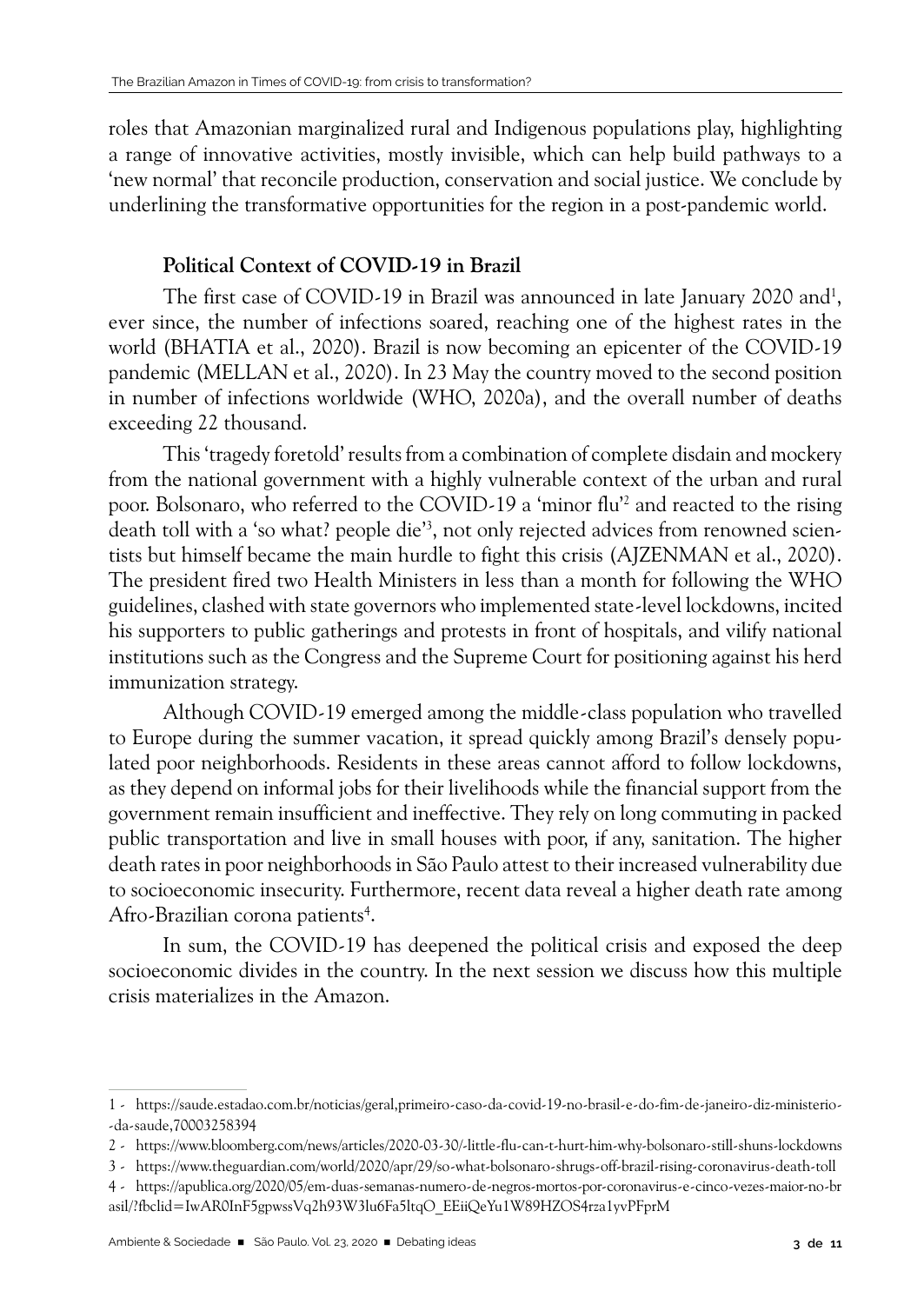#### **The COVID-19 in the Amazonian Context**

The Amazon region has been one major target of the current national government. Dismantling of environmental regulation and social policies, removal of staff from environmental and indigenous agencies, racist discourse and direct threats against ethnic groups, denial of climate change, and empowerment of actors associated with illegal activities, such as gold-mining, land-grabbing, and deforestation practices have fueled conflict and violence in the region (FERRANTE; FEARNSIDE, 2019). The COVID-19, therefore, adds to a list of increasing threats faced by rural and indigenous populations in the last years.

The Brazilian Amazon accounts for 17% of corona infections and deaths in the country, mostly in the states of Amazonas and Pará, respectively ranked fourth and sixth in the national statistics. While much attention has been given to the critical situation within the state capitals – such as the early collapse of the health system in Manaus<sup>5</sup>the tragedy faced by other states and social groups has been less visible in the national and international media. Amapá and Roraima, for example, are among the states with the highest number of infections per capita in the country (BRASIL, 2020). In addition, infections are progressively advancing to more isolated areas where access to health services is limited and reporting capacity is severely impaired. Intense mobility between rural and surrounding urban centers (ELOY et al., 2014) makes it challenging to monitor transportation (mostly boats). Although public transportation has been put to a halt, local collaborators informed us that private irregular passenger boats remain active.

Indigenous population are particularly in extreme vulnerability as they are more susceptible to virus infections. Their realities vary from large to extremely small groups, some with intense interaction with urban areas, others in relative isolation. Death rate among this group is twice higher than the national average of 6.4%. As of 23 May, 1,140 indigenous from 61 ethnic groups were infected and 131 have died, mostly in the Amazon (APIB, 2020). These figures contrast with official reports which do not account for the approximately 35% of the Indigenous population that live in urban areas. Cases in Indigenous Territories, however, are particularly worrisome because of a combination of low immunity and their social life based on collective practices. As the history of indigenous genocide associated with infectious diseases reminds us, eventual cases of COVID-19 infection in indigenous territories could mean the extinction of a whole community.

Vulnerability to COVID-19 is further enhanced by the rise in structural state violence through anti-indigenous and pro-land grabbing policies. The Normative Instruction 09, issued in April 2020, and the Provisional Measure 910 currently in discussion in the National Congress open new opportunities for legalizing existing and encouraging new land grabbing tactics, empowering particular private actors to overtake Indigenous Territories and public land more broadly. Compounded by the neglect of the National Indigenous Agency (FUNAI) to confront intensifying threats from illegal activities in indigenous

<sup>5 -</sup> https://brasil.elpais.com/brasil/2020-05-08/a-beira-do-colapso-manaus-duplica-numero-de-mortes-com-escalada-de- -coronavirus.html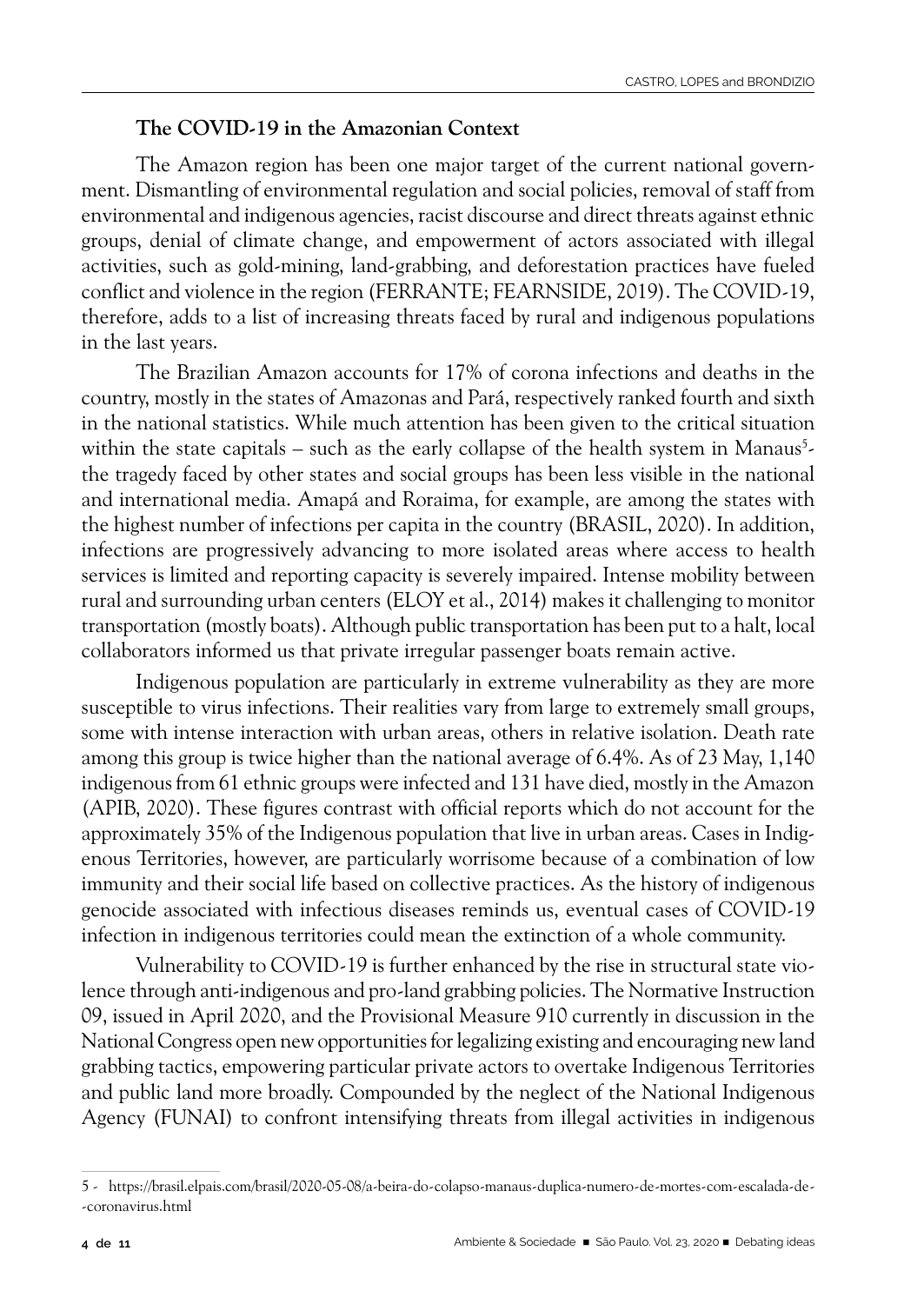territories and their efforts to promote missionary interactions with 'uncontacted groups', the short- and long-term impact of the virus can indeed become devastating.

Epidemic outbreak, racism and land invasion rekindle the collective memory of colonization and genocide among the indigenous populations. As survivors of a tragic history, this group has particular experience in resistance against the double threat of state and civil violence and pandemic (FAUSTO, 2020). Over recent decades, indigenous groups and a wide array of rural communities in the Amazon have proactively developed local and regional initiatives to address the lack of social services and economic opportunities while respecting human-nature relationships and cultural differences. In the context of the COVID-19 crisis, these groups have recently mobilized around a range of solidarity initiatives in order to provide health support, food, information and material to marginalized groups<sup>67</sup>. Their long process of struggles for gaining citizenship, building knowledge, and developing social innovations can give inspirations for possible alternative ways out of the main structural problems behind the COVID-19 pandemic, described in the next section.

## **The Power of (Invisible) Local Initiatives**

The Amazon has been stage of numerous external interventions, some of them aiming at improvements of Indigenous and rural livelihoods and nature conservation. Over time, these interventions have changed in nature and scope (TOLEDO et al., 2017), from state-based developmentalist projects in the 1970s to socioenvironmental and community-based initiatives during the 1990s and 2000s to market-based frontier expansion since 2010s. External motivations and design, technocratic-based management, highly subsidized funding, and limited attention to local realities are some of the factors leading to the frequent failure of initiatives (LE TOURNEAU; DROULERS, 2010) or in some cases, deepening conflicts, inequalities, and unsustainable practices.

The accumulated experience from these external interventions also provides the foundation for a new era of local initiatives emerging from genuine participation and management, that reflect rural communities' goals and visions of quality of life. In this sense, the Amazon has been not only a living lab for conflicts but also for innovations. These include transformation of production systems, forms of cooperation, gender empowerment, value-aggregation arrangements, application of local biodiversity knowledge, and alternative forms of relationship with Nature. Although much attention is paid on the conflicts and challenges, we believe that innovative experiences offer inspiration for new pathways to overcome the region's 'old normal' of resource expropriation and social inequalities.

Local initiatives are instrumental in identifying structural bottlenecks that constrain local opportunities perpetuate inequities, and impact local environments. In their own

<sup>6 -</sup> https://www.uol.com.br/vivabem/noticias/redacao/2020/05/02/covid-19-e-indigenas-os-desafios-no-combate-ao-novo- -coronavirus.htm

<sup>7 -</sup> https://www.brasildefato.com.br/2020/05/11/para-combater-a-pandemia-da-fome-mst-ja-doou-mais-de-600-toneladas- -de-alimentos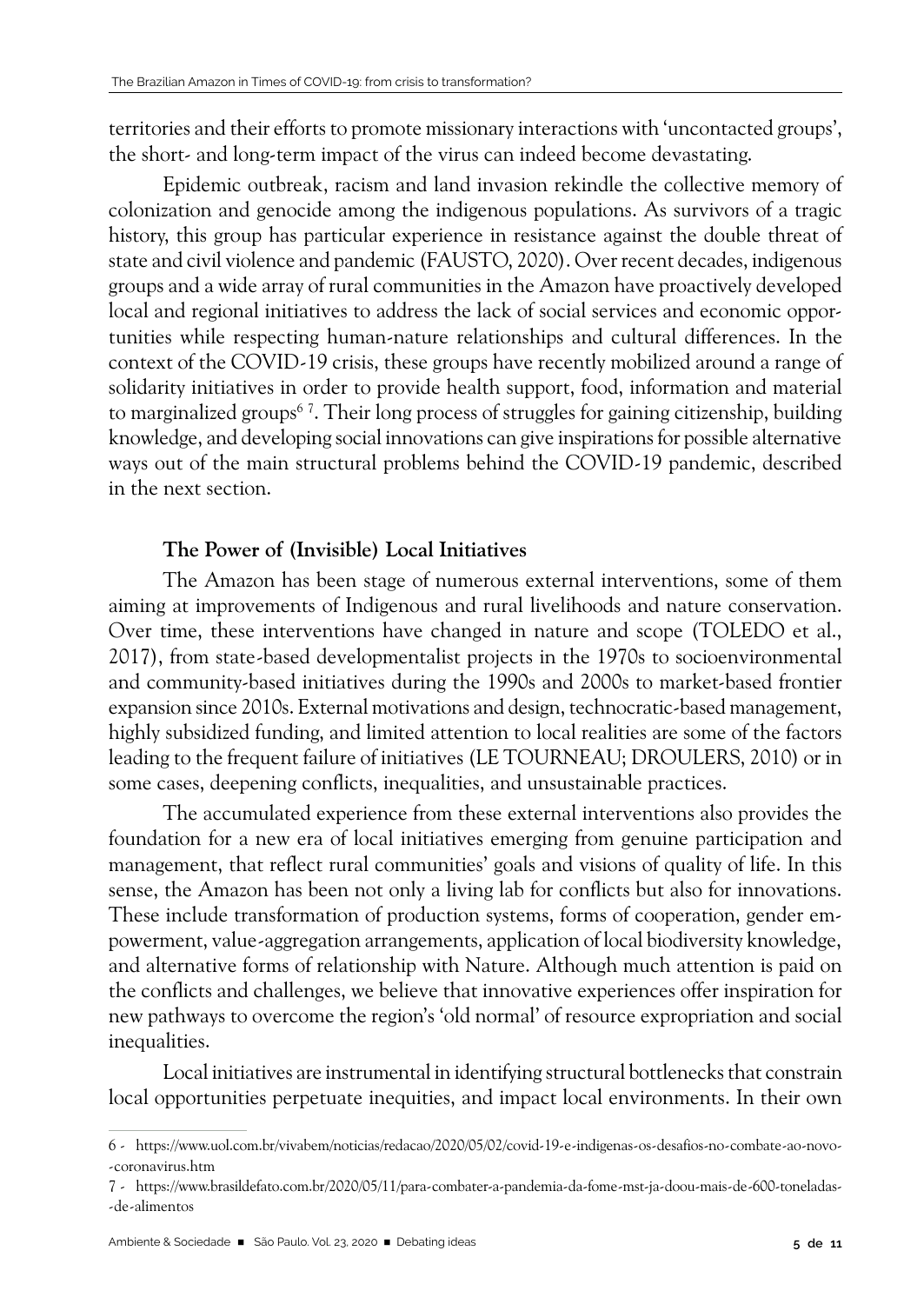ways, initiatives can also be mutually-reinforcing in addressing multiple social, economic, and environmental goals. For the past year, the AGENTS project<sup>8</sup> has been documenting and analyzing local initiatives in rural and peri-urban areas aimed at addressing jointly local social needs (e.g., economic improvement), structural problems (e.g., gender inequality, lack of market access, technical assistance), and environmental sustainability (e.g., agroecological transition). Through participatory workshops, field visits, and secondary data sources, our project has identified so far over 200 local initiatives in the state of Pará alone. Two patterns have become clear from this dataset - their invisibility in face of the dominant regional development narrative which favors agribusiness development; and their power to change local conditions, including individual sense of dignity and agency, and collective sense of belonging and autonomy through local innovations, experimentation, and mutual inspiration.

Although just the 'tip of the iceberg', these initiatives address three key aspects: production, market, and/or governance arrangements for sustainable production. From seed funds to women's agro-ecological organization, from community-based agroforestry associations to forest products cooperatives, from farmer-to-farmer knowledge exchange to solidarity networks, they can all provide lessons to the current predicament of investing stimulus and recovery funds in post-pandemic efforts in ways that are just, meaningful and sustainable over the long-run. Below we elaborate on five key lessons emerging from this research.

First, a new investment model (e.g., state, funds, research grants) that addresses common structural problems that continue to plague the region. While highly diverse, local indigenous and rural communities share many common problems, such as social marginalization and lack of political voice, violation of rights (including property rights), limited infrastructure and credit lines, and impaired access to the rule of law and to social services. These shortcomings should be at the basis of public policy and private investment aiming at improving the reality on the ground.

Second, identify local needs locally. Initiatives based on local knowledge and resources must replace the model of externally promoted intervention, often based on panacea solutions across diverse local realities. While common problems should be addressed at the regional level, investments and policies aimed at improving local conditions and resilience to shocks, in a socially just and environmentally sustainable way, demand local participation, leadership and ownership.

Third, support the vast amounts of initiatives already in place in the region. They are built upon local goals, capacity and knowledge and offer opportunities to leverage on existing efforts. There is ample evidence on the power of local governance arrangements, ecological knowledge and resource management systems to reconcile economic contributions and environmental sustainability. Supporting such initiatives not only helps to consolidate previous investments but also helps them to advance faster and be more impactful.

<sup>8 -</sup> https://agentes.casel.indiana.edu/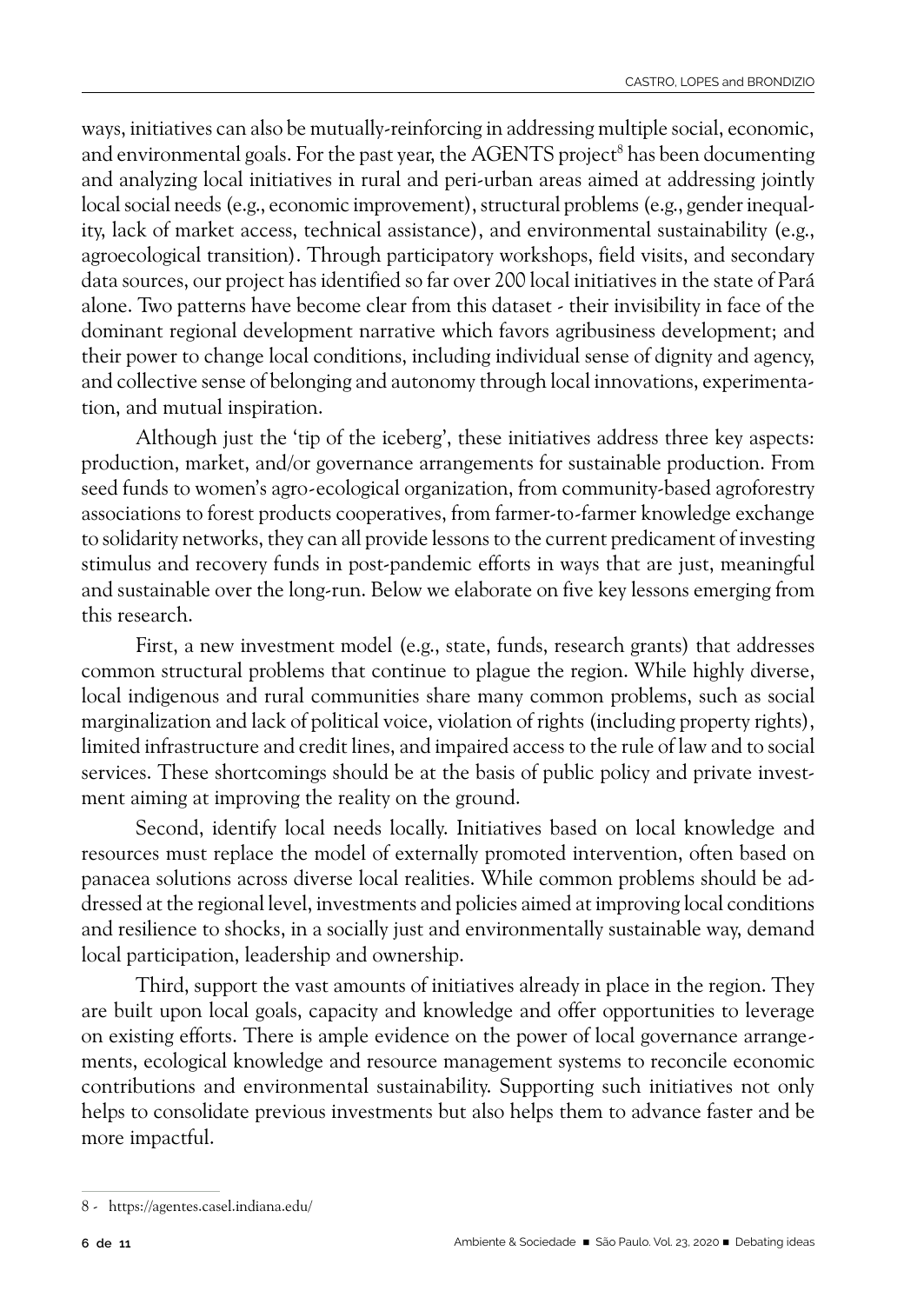Fourth, promote synergies across multiple goals through strengthening of local economies. Local initiatives are usually conceived to achieve multiple goals, grounded on the interconnection of economic, food, health, climate, and personal security issues. At the same time, they equate sustainability with local values of a good life, gender equity, and intergenerational rights. Thus a range of practices can leverage one another.

Fifth, nurture a new vision of the future that comes from and that is for the Amazon. The COVID-19 crisis has exposed the region's position as among the poorest and politically disregarded in the world. Since colonial times, the Amazon's most important sources of wealth have been regarded as a stock of commodities, carbon or biodiversity, and visions of sustainable development have usually been a product of centralized government ideology or elite groups advocating for specific interests. Confronting the post-pandemic reality of the region demands attention to structural problems emerging from this vision and empowering the people of the region as agents of change.

## **Pathways to a New Normal**

The Amazon encapsulates the global transformation in human-nature relationships during the past century. Expansion of large-scale land-use and extractive systems has driven deforestation, biodiversity loss, water contamination and carbon emission, further leading to land dispossession, violence and rural-urban migration. Such dynamics are driven by broader trends in a globalized economy and new patterns of consumption that raise demands for food, feed, energy and materials from ever more distant regions. During this period, the global economy has increased by four-fold and trade by ten-fold, significantly altering 75% of the land, 66% of the oceans, and 85% of wetlands, more than a million species are threatened with extinction (IPBES, 2019). This process has gone hand in hand with increasing inequality, as the world's richest 1% holds more than twice as much wealth as nearly 7 billion people (OXFAM, 2020).

The fact that the 'enemy' is the simplest micro-organism on Earth is both ironic and tragic. Ironic because, despite of all available technology, financial system, and military power, the most effective weapon for this threat is based on social and political behavior – distancing, coordinated action and solidarity, and a long-term solution to the problem is based on values shift, citizenship, and courage to change how we operate as society. Tragic because the fight against the virus is actually a fight against ourselves. The pandemic is only a symptom of a development model that makes us the most destructive virus for the planet!

While the call for new development pathways is not new, the COVID-19 pandemic has rendered such need more explicit and urgent, as do the recognition that the root causes of the problem must be addressed. The saying 'we won't go back to normal, because normal was the problem' captures the essence of this call for transformation. The COVID-19 pandemic is only one symptom of major structural problems (SETTELE et al., 2020), entwined with other global crises such as climate change, nature deterioration,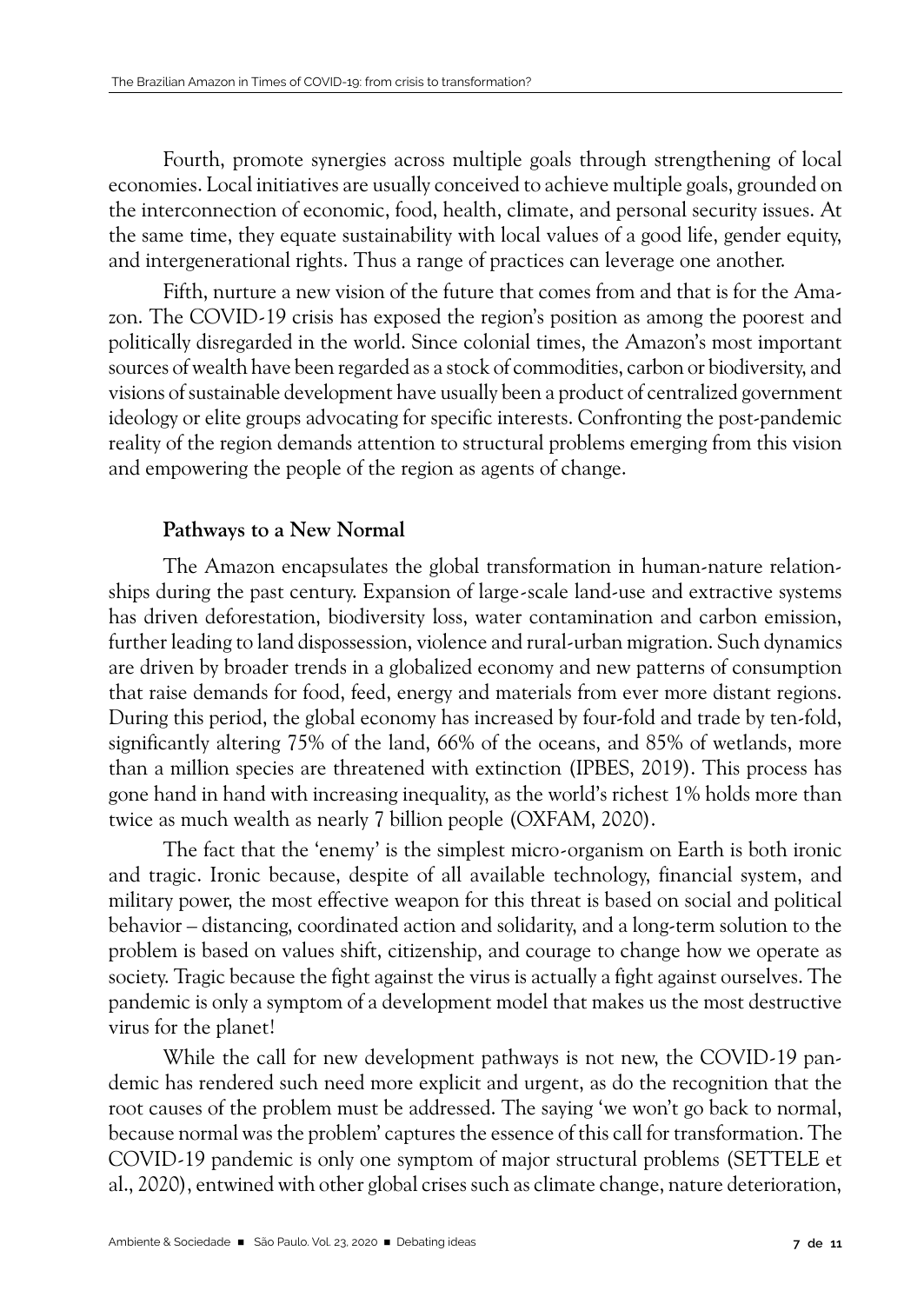acute social inequalities, displacement and migration, consumerism, anti-democratic values, and financial market uncertainties.

Previous calls for change, to address global challenges such as climate change and poverty, have failed to trigger transformation due to their varying long-term and noticeable impacts across regions and populations. In contrast, the COVID-19 has spread worldwide concurrently and at similar pace. In addition, from the sick to the angry ones, the COVID-19 crisis has been embodied emotionally and economically in the lives of virtually every citizen in the world.

Whether this crisis will create cracks in the solid structure of global capitalism for a transformative process to emerge remains to be seen. It will depend on whether economic recovery stimulus will further promote perverse subsidies or will create incentives for transformation that account for the role of science in society, the role of the State in crisis management, the role of corporations in responsible and transparent innovations, and the role of citizens as politically actors and agents of change.

In Brazil, class, race and ethnicity have shaped a very unequal distribution of risks to this pandemic. However, the country holds an important weapon to fight this crisis in the long-run – the wealth of the Amazon and the creativity of its populations. Like many other forested systems in the world, the Amazon can be either the cradle of new pandemic if the 'old normal' of business as usual continues, or the stage for a new normal based on transformations to a more sustainable and equity-based society. Hopefully, the latter will prevail!

## **Acknowledgements**

This study was financed by the AGENTS Project: Amazonian Governance to Enable Transformations to Sustainability, which is part of the Belmont Forum and NORFACE T2S Program and funded by FAPESP (Brazil), National Science Foundation (USA), NWO (The Netherlands), and Vetenskapsradet (Sweden).

# **References**

APIB. Vidas Indígenas e o COVID-19. Articulação dos Povos Indígenas do Brasil, Brasília, 2020. Available at: http://apib.info/2020/05/14/1-vidas-indigenas-e-covid-19/. Accessed on: 20 may 2020.

AJZENMAN, N.; CAVALCANTI, T.; DA MATA, D. More than words: Leaders' speech and risky behavior during a pandemic. Social Science Electronic Publishing (SSRN), p. 1-36, 2020.

BHATIA, S. et al. Short-term forecasts of COVID-19 deaths in multiple countries. London: Imperial College London, 2020. Available at: https://mrc-ide.github.io/covid19-short-term- -forecasts/index.html#introduction. Accessed on 20 may 2020.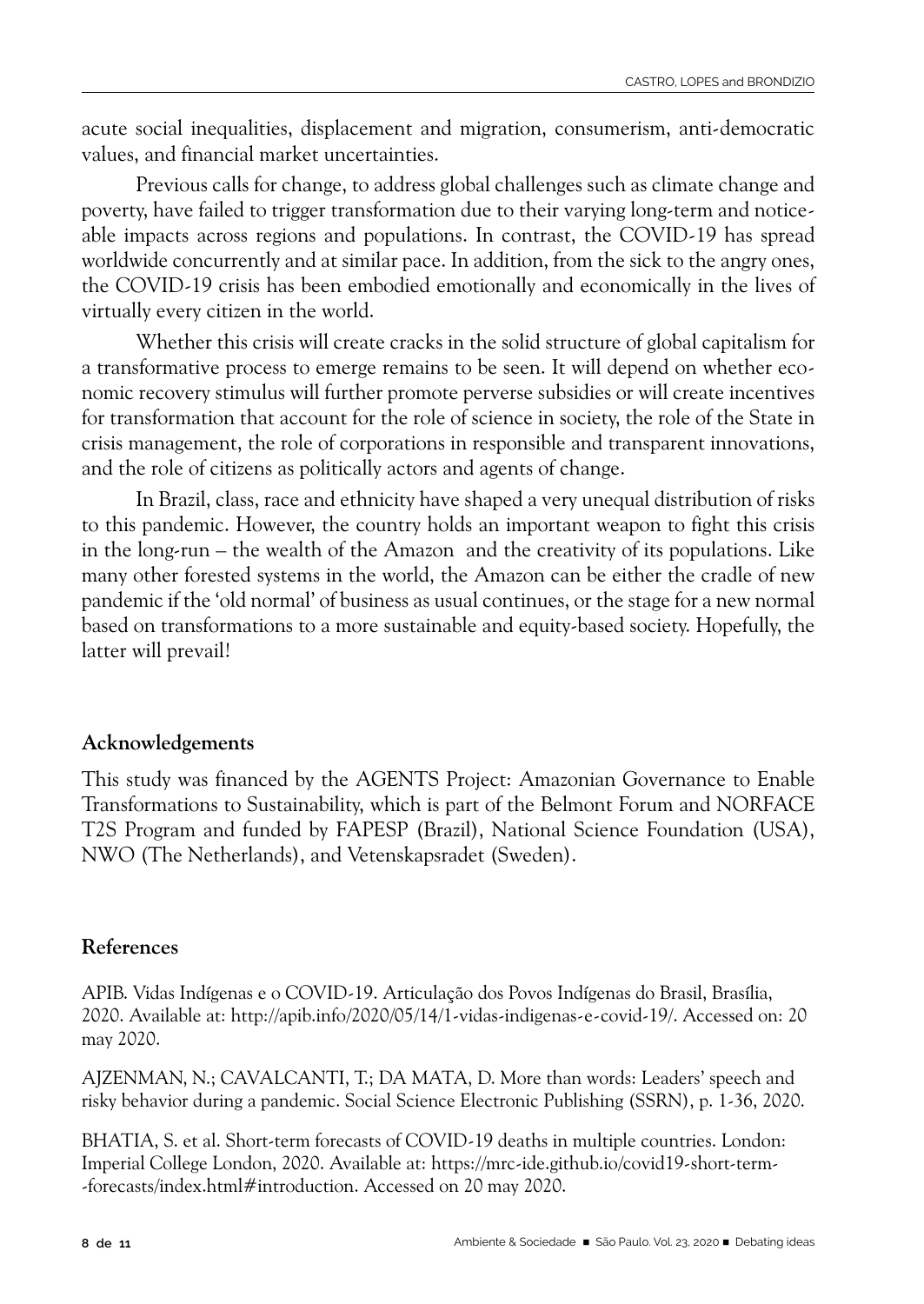BRASIL. Ministério da Saúde. COVID-19: Painel Coronavirus. Brasília, DF, 2020. Available at: https://covid.saude.gov.br/. Accessed on 22 May 2020.

BRENNEN, J. et al. Types, sources, and claims of COVID-19 Misinformation: Factsheet April. Oxford: University of Oxford & Reuters Institute, 2020. Available at: http://www.primaonline. it/wp-content/uploads/2020/04/COVID-19\_reuters.pdf. Accessed on: 21 may 2020.

DIAZ, S. et al. Investments' role in ecosystem degradation: Response. Science, v. 368, n. 6489, p. 377, 2020.

DI MARCO, M. et al. Sustainable development must account for pandemic risk. Proceedings of the National Academy of Sciences, v. 117, n. 8, p. 3888-3892, 2020.

ELOY, L.; BRONDIZIO, E.; PATEO, R. New perspectives on mobility, urbanisation, and resource management in Amazônia. Bulletin of Latin American Research (BLAR), v. 34, n.1, p.1-16, 2014.

FAUSTO, C. O sarampo do tempo de meu avô: memórias do etnocídio na pandemia. Nexo Jornal, São Paulo, 2020 Available at: https://www.nexojornal.com.br/ensaio/debate/2020/O- -sarampo-do-tempo-de-meu-av%C3%B4-mem%C3%B3rias-do-etnoc%C3%ADdio-na-pandemia. Accessed on 19 may 2020.

FERRANTE, L.; FEARNSIDE, P. Brazil's new president and 'ruralists' threaten Amazonia's environment, traditional peoples and the global climate. Environmental Conservation, v. 46, n. 4, p. 261–263, 2019.

HARVEY, D. Anti-Capitalist politics in the time of COVID-19. Jacobin Magazine, New York, 2020. Available at: https://jacobinmag.com/2020/03/david-harvey-coronavirus-political-economy-disruptions. Accessed on 19 may 2020.

IPBES. Global assessment report of the Intergovernmental Science-Policy Platform on Biodiversity and Ecosystem Services. E.S. BRONDIZIO, J. SETTELE, S. DÍAZ, and H.T. NGO (eds). UN-IPBES, Bonn, 2019.

LE TOURNEAU, F; DROULERS, M. L'Amazonie Brésilienne et le Développement Durable. Paris, France: Belin, 2010.

MELLAN, T. et al. Estimating COVID-19 cases and reproduction number in Brazil. London: Imperial College London, 2020. Available at: https://www.imperial.ac.uk/mrc-global-infectious- -disease-analysis/covid-19/report-21-brazil/. Accessed on 25 may 2020.

NAY, O. Can a virus undermine human rights? The Lancet, v. 5, n. 5, p. 238-239, 2020.

OXFAM. 5 shocking facts about extreme global inequality and how to even it up. Oxfam International, Geneva, 2020. Available at: https://www.oxfam.org/en/5-shocking-facts-about- -extreme-global-inequality-and-how-even-it. Accessed on 20 May 2020.

PARRY, L. et al. Social vulnerability to climatic shocks is shaped by urban accessibility. Annals of the American Association of Geographers, v. 108, n. 1. p.125-143, 2018.

SETTELE, J. et al. COVID-19 stimulus measures must save lives, protect livelihoods, and safeguard nature to reduce the risk of future pandemics. Intergovernmental Science-Policy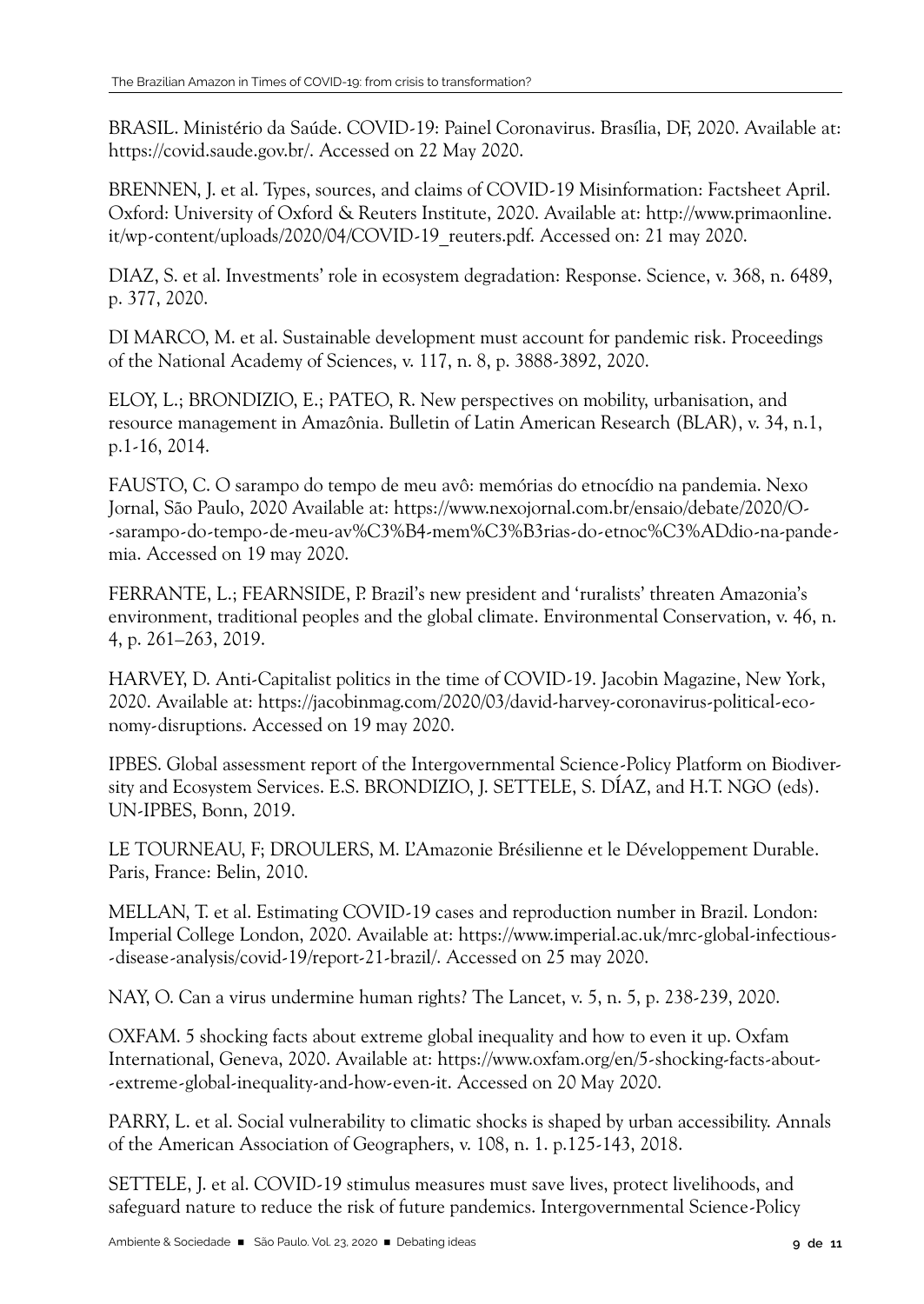Platform on Biodiversity and Ecosystem Services (IPBES) Guest Article, Bonn, 2020. Available at: https://ipbes.net/covid19stimulus. Accessed on: 01 june 2020.

TOLEDO, P. et al. Development paradigms contributing to the transformation of the Brazilian Amazon: Do people matter? Current Opinion in Environmental Sustainability, v. 26–27, p.77- 83, 2017.

VANWAMBEKE, S.; LINARD, C.; GILBERT, M. Emerging challenges of infectious diseases as a feature of land systems. Current Opinion in Environmental Sustainability, v. 38, p.31-36, 2019.

WHO. WHO Coronavirus Disease (COVID-19): Dashboard. Geneva, 2020a. Available at: https://covid19.who.int/. Accessed on 20 May 2020.

WHO. Coronavirus disease 2019 (COVID-19): Situation Report – 85. Geneva, 2020b.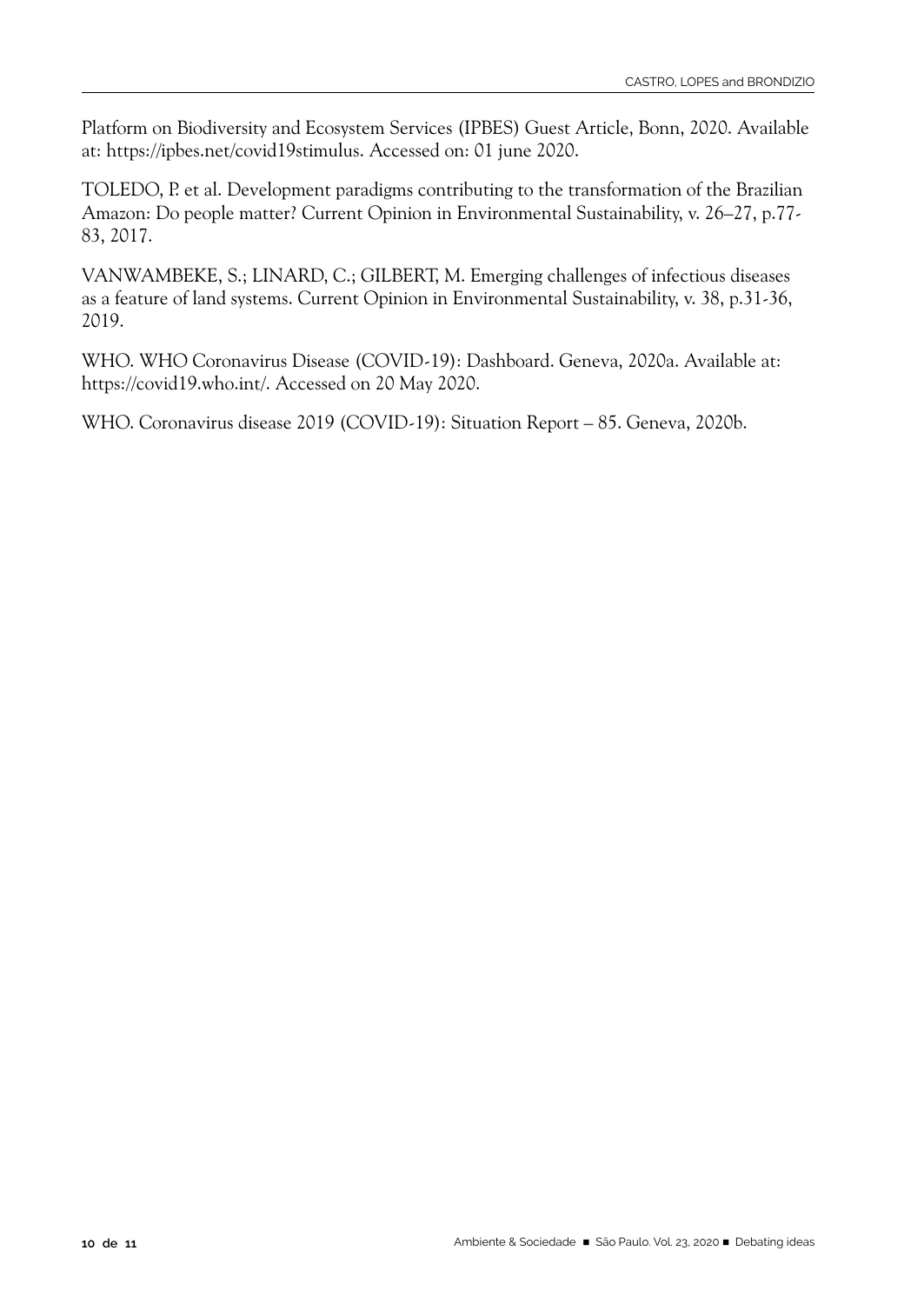## **Fabio de Castro**

 $\triangleright$  f.decastro@uva.nl

ORCiD: https://orcid.org/0000-0001-5197-3863

Submitted on: **01/06/2020** Accepted on: **06/06/2020** 2020;23:e0123

### **Gabriela Russo Lopes**

 $\Xi$  g.russolopes@uva.nl

ORCiD: https://orcid.org/0000-0002-0161-6339

## **Eduardo Sonnewend Brondizio**

 $\triangleright$  ebrondiz@indiana.edu

### ORCiD: https://orcid.org/0000-0001-9376-8366

*How to cite:* CASTRO, F.; LOPES, R. L.; BRONDIZIO, E. S. The Brazilian Amazon in Times of COVID-19: from crisis to transformation?. **Ambiente & Sociedade.** São Paulo, v. 23, p. 1-11, 2020.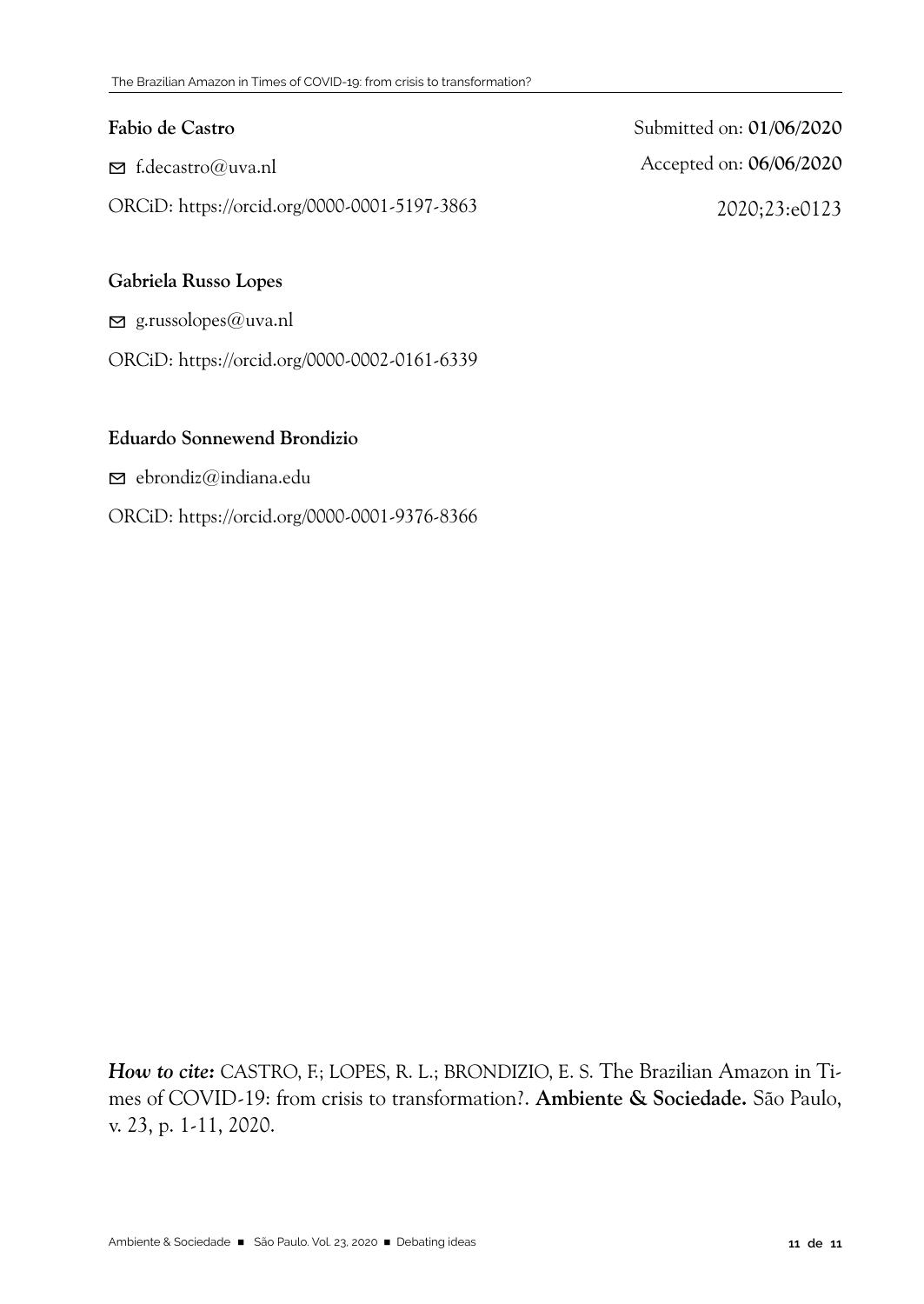



# **A Amazônia Brasileira em Tempos de COVID-19: Da Crise à Transformação?**

**Fabio de Castro Gabriela Russo Lopes Eduardo Sonnewend Brondizio**

**São Paulo. Vol. 23, 2020** *Ideias em debate*

**The COVID-19 epoch: Interdisciplinary research towards a new just and sustainable ethics**

*Resumo:* A crise do COVID-19 não é uma questão nova. As condições que levaram a isso estão tomando forma há décadas. Essa pandemia é um sintoma de problemas muito mais profundos, resultantes das estruturas contemporâneas de produção e consumo, desigualdades sociais, degradação da natureza e conectividade global. Pensar no mundo pós- -pandemia é imaginar soluções que abordem as causas destes problemas. As comunidades locais e os grupos indígenas da Amazônia brasileira são uma fonte de inovações sociais, mais do que nunca necessárias, que se baseiam em visões alternativas da natureza e das relações sociais. Este ensaio tem como objetivo chamar a atenção para essas práticas como ponto de partida para repensar o presente e redefinir nosso futuro. Novos caminhos são necessários para superar o 'antigo normal' da região, marcado pela extração destrutiva de recursos e desigualdades sociais, e mudar para um 'novo normal', baseado em transformações para uma sociedade mais sustentável e equitativa.

*Palavras-chave***:** COVID-19, Amazônia, Populações rurais, Populações Indígenas, Transformação sustentável

*Como citar:* CASTRO, F.; LOPES, R. L.; BRONDIZIO, E. S. A Amazônia Brasileira em Tempos de COVID-19: Da Crise à Transformação?. **Ambiente & Sociedade**. São Paulo, v. 23, p. 1-11, 2020.

**DOI: http://dx.doi.org/10.1590/1809-4422asoc20200123vu2020L3ID**